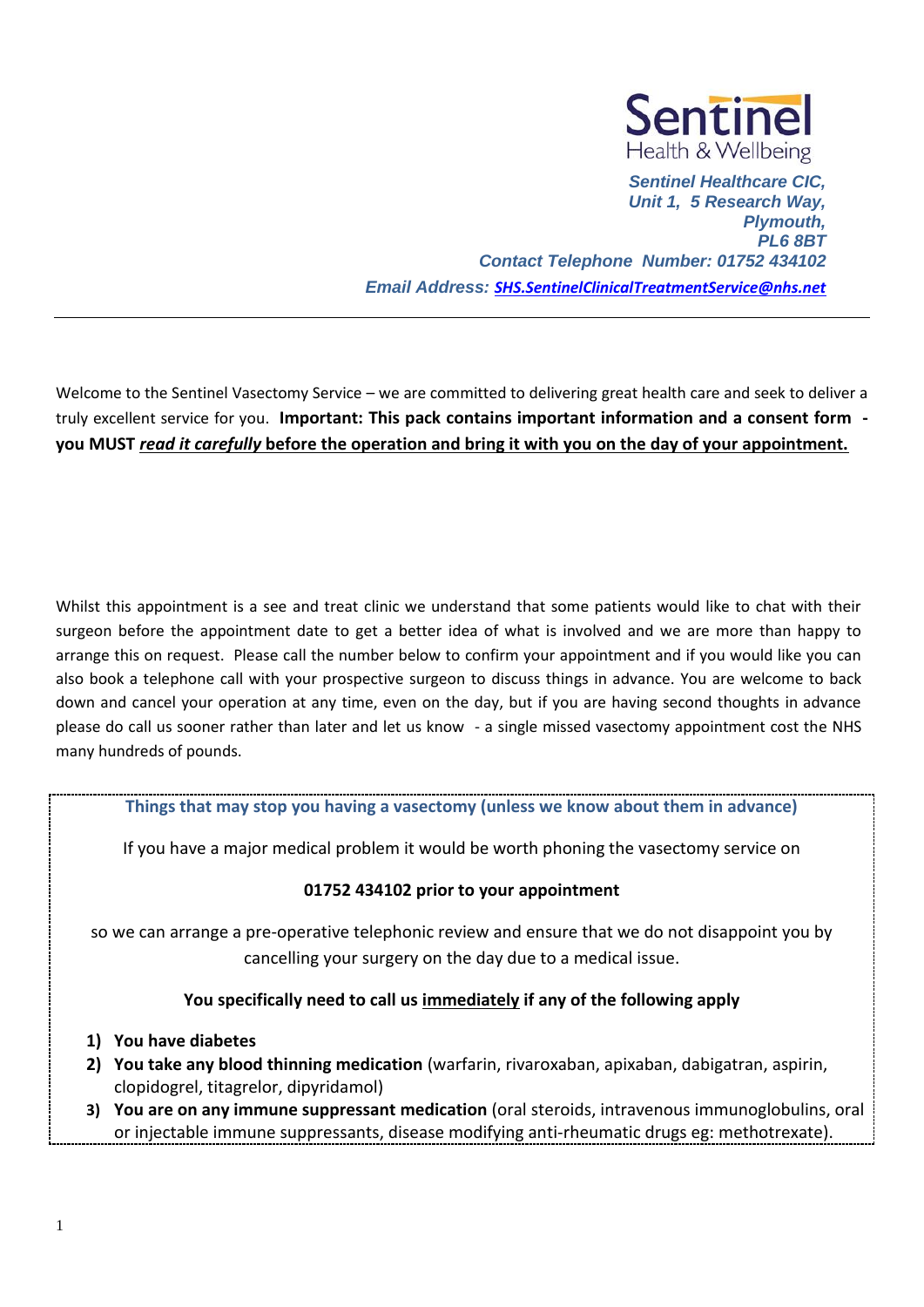These conditions /drugs do not necessarily stop you from having a vasectomy but we need to plan your vasectomy around your current health and medications to ensure your safety. **If you are in any doubt** about whether your medical problem or the drugs you take could affect your surgery **please call us on 01752 434102.** Yours sincerely

**Vasectomy Service Administrator Sentinel Vasectomy Service**

You MUST now confirm your booking by speaking to the Sentinel office on:

## **01752 434102**\*

*\* If you do not confirm your appointment within 7 days your appointment may be offered to another patient but you will be able to rebook at another time on the above number.*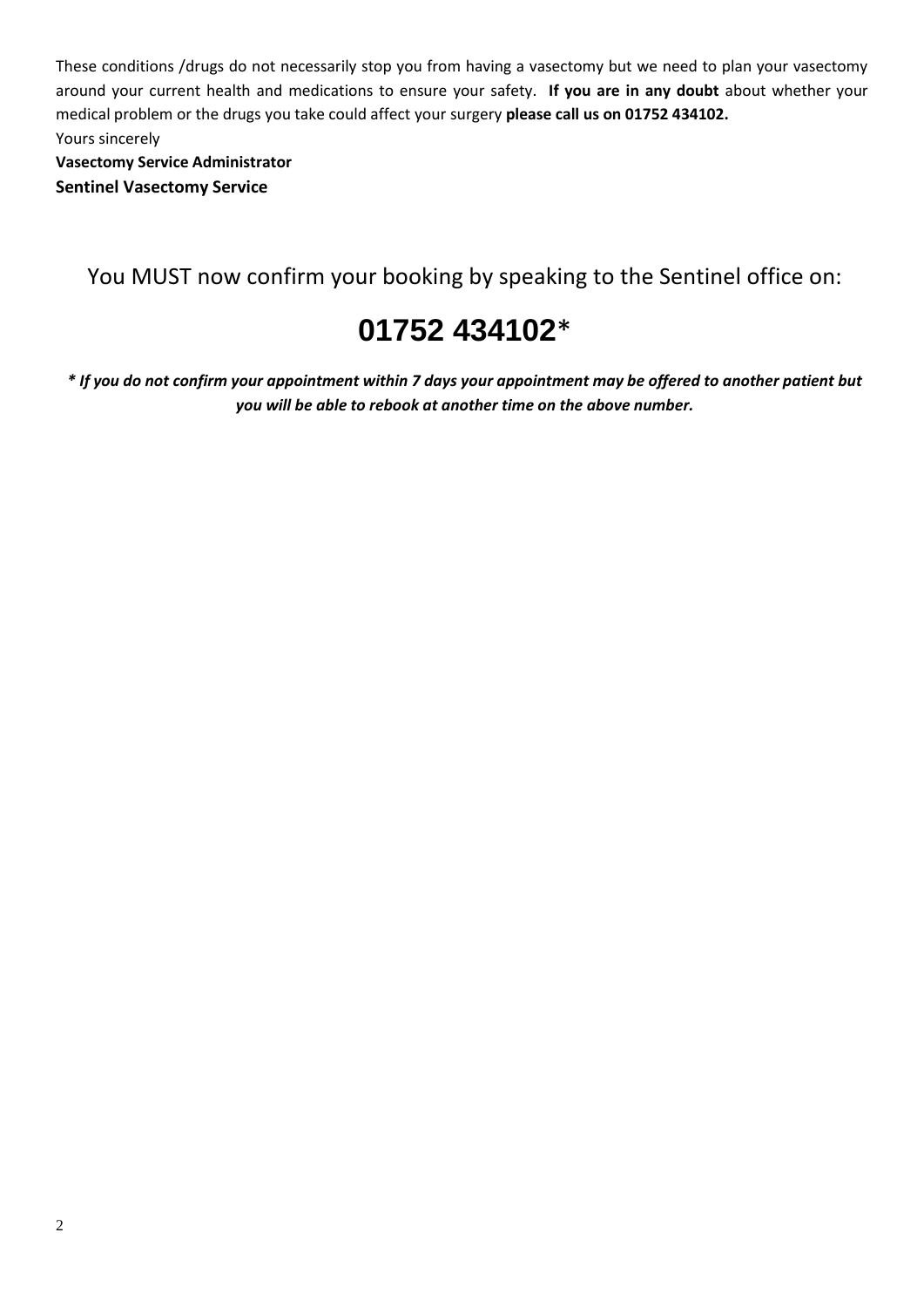#### **Introduction**

Sentinel is a local not-for-profit company that has been offering vasectomies on the NHS for many years. We have four qualified surgeons delivering this service to very high standards. This booklet tells you all about vasectomy, what to expect and a consent form that you must complete prior to your appointment. **If you have any questions before your appointment you can arrange a telephone consultation with your surgeon by calling 01752 434102.**

Information and a video regarding the procedure is available on the Sentinel website <https://www.sentinelhealthcare.co.uk/patients/nhs-vasectomies/>

#### **What exactly is a vasectomy?**

A vasectomy is a procedure designed to render a man permanently sterile and unable to father any more children. This is achieved by cutting the sperm tubes (vas) and sealing the ends. The testicles continue to produce sperm but the sperm cannot get into your ejaculate (cum). The sperm are then broken down in the scrotum by your body's own immune system.

Sperm actually provide very little volume to your ejaculate so you continue to ejaculate as normal after the procedure and sex should be unchanged.

Vasectomy is not immediately effective and as such *you will need to use additional contraception* for at least the first 4 months and up until you have sent off a postal sperm sample and we have written to you to tell you it is free of sperm. Over 95% of men are declared sterile (ie the vasectomy has worked) after that first sample but about 5% of patients still have sperm in their ejaculate and need to do further tests. Usually these are postal tests but if we continue to see sperm in these samples we then ask you to travel to Exeter to do a fresh sample (this is unfortunately the closest lab that offers fresh post vasectomy sperm tests). Most patients clear these sperm in time but there is about a 1 in 150 chance that the body re-joins the sperm tubes early in the healing process and in these cases the procedure does not work. Should this happen we can offer you a further operation.

#### **Making sure vasectomy is the right thing for you**

Vasectomy should be considered a permanent procedure and you should only go forward with the operation if you are *absolutely sure* you want no more children. You need to ask yourself how you would feel if your current relationship broke down – would you want children with a new partner? Equally, should something catastrophic happen to your family, for example a major car crash, would you get a new partner and want more kids? Neither of these things bear thinking about but you do need to think along these lines before committing yourself to a vasectomy due to the fact that it will render you unable to have any more children of your own.

You will be aware of vasectomy reversal procedures but these are not available on the NHS, cost many thousands of pounds, and do not always work, and you need to be aware that you may never regain your fertility through a reversal procedure.

Studies suggest that about 6-7% of men regret having their vasectomy done because they later decide they want more children. We know that when there have been difficulties in the relationship between a man and their partner in the months before vasectomy that the rate of regret rises to 25%. So if you have been arguing a lot with your partner recently then maybe it is better to delay vasectomy until things have settled down.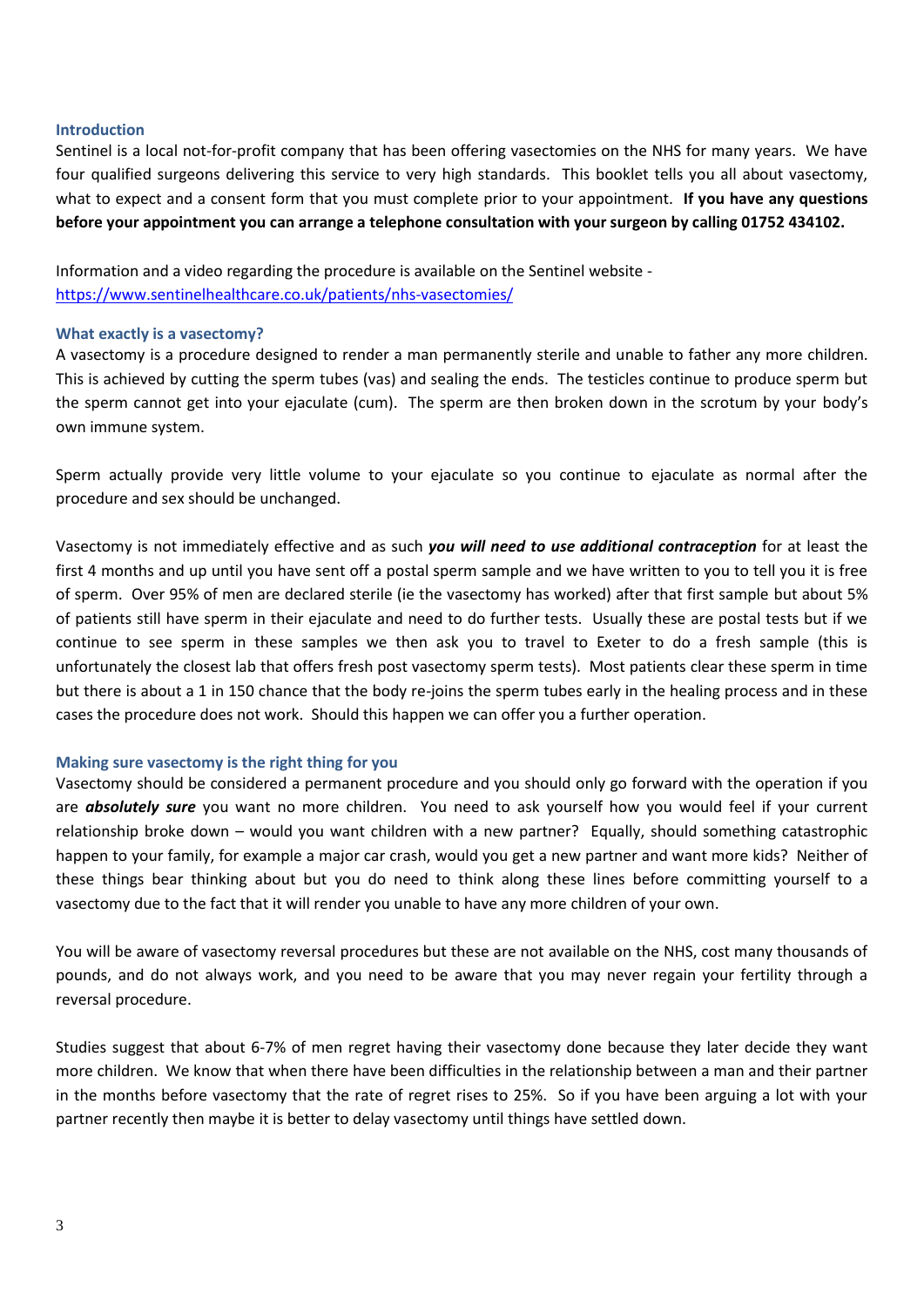Remember that there are many other options to vasectomy. Has your partner tried all the reversible forms of contraception? Both types of pill? The implant? The Depot? The intrauterine system? If not, and if you are not 100% sure you will not want more children, please go back to your GP with your partner and discuss the best way forward.

#### **Special considerations if your partner is over 40**

If you partner is in her 40s or above you should also consider the menopause in your decision making. If your partner is nearing the age when her mother went through the menopause or if your partner has menopausal symptoms (reduced frequency of periods, hot flushes, etc) it may be that the vasectomy will not be needed for very long and thus the risks of the procedure may outweigh any benefit.

We are happy for a woman to abandon the need for contraception if she is over 50 and has not had a period in 1 year or for women who are between 40 and 50 who have not had a period for 2 full years. When thinking about this bear in mind that the vasectomy does not work immediately and there is at least a 4 month wait until your first test.

Additionally if your partner were to consider HRT the safest way of giving HRT is with a progesterone releasing coil that will not only help with menuopausal symptoms (in conjunction with a tablet or patch) but will also provide effective contraception – so if your partner thinks she may use HRT please discuss your options more fully with your GP or alternatively call us and request a phone consultation with one of our doctors.

#### **What's having a vasectomy like?**

The thought of having a vasectomy will make most gents quite anxious – will it hurt? What will things be like afterwards? But, it's actually much better than you might imagine – a number of patients have commented that it is easier and less painful than a trip to the dentist!

On the day of the operation you will meet your surgeon in person and get a chance to chat things through and ask any questions you want. At the start of the procedure you will have some local anaesthetic injected into the scrotal skin: this stings a bit but this only lasts for about 10 to 15 seconds. You might then feel a deeper "ball ache" as your surgeon injects local anaesthetic around your Vas (sperm tube) but this again fades after about 10 seconds or so.

After the local has taken effect the surgeon will start the procedure by locating your vas and then making a small cut in the skin less than half a centimetre in length so that he can see the sperm tube. He will then use a device to cut the tube and seal the ends and then repeat on the other side.

All in all the operation lasts about 20 to 30 minutes. Other than the initial sting of local anaesthetic going in you should feel NO pain – if you do feel any discomfort, no matter how minor, simply tell your surgeon who can pop in a bit more local. Although we aim for an essentially painless procedure some patients do get a little discomfort but this is thankfully rare. We collected data from 139 consecutive patients in the past year and 53% said they experienced no pain or minimal pain. A further 28% described the operation as only mildly painful.

# Over 80% of our patients report no pain or only mild discomfort during the operation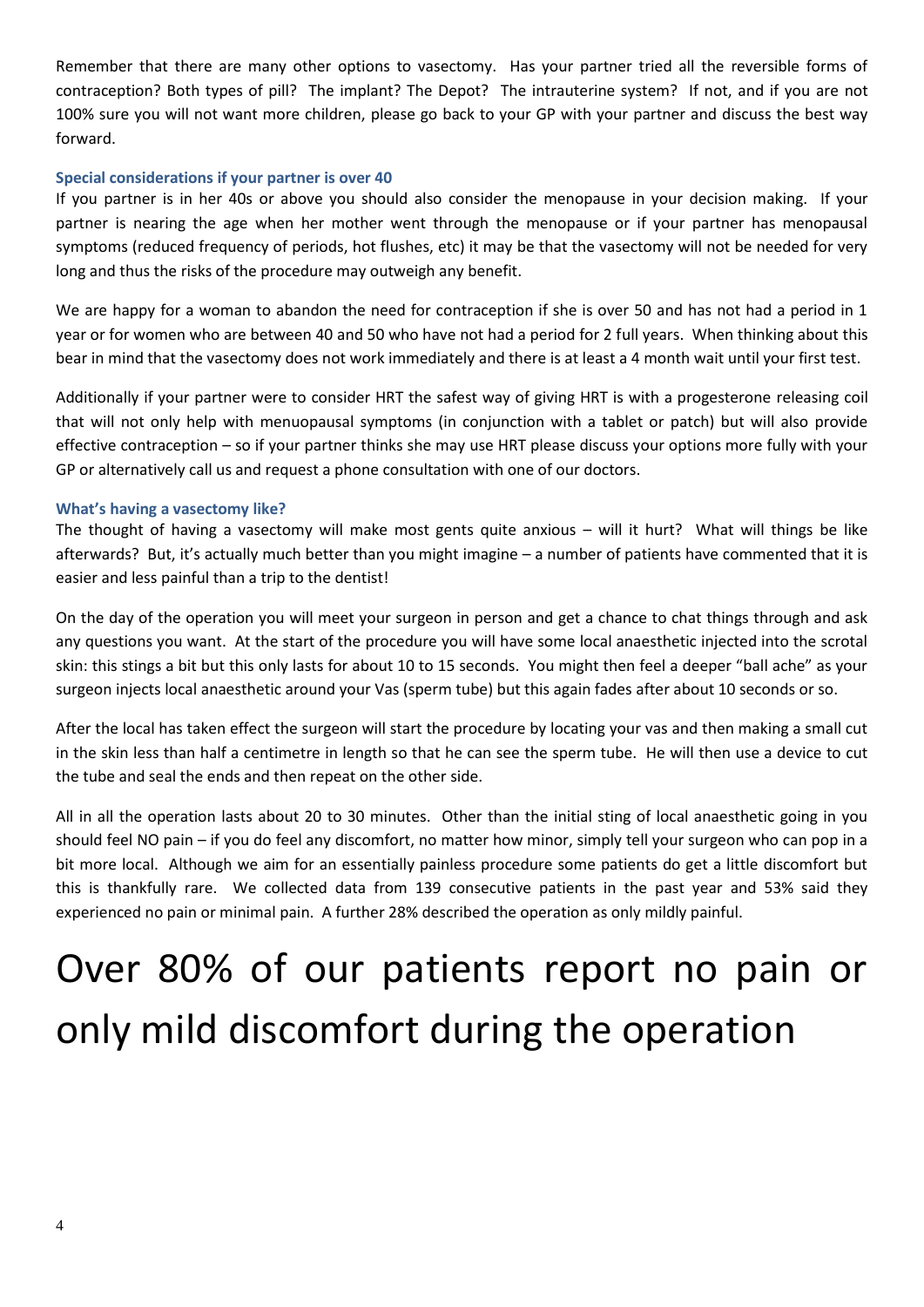#### **Post vasectomy care**

First and foremost *please ensure you have someone to drive you home from the vasectomy*. This is because there is a very small chance of fainting in the few hours following vasectomy. This is rare (1 in 1000 to 1 in 10,000) but you don't want to be driving a car if this happens due to the risk to yourself and others. Furthermore any accident you have may not be covered by your insurance company. It is also recommended not to take a bus home by yourself.

After the procedure you should wear tight fitting underwear (tight briefs are ideal) and then take it easy for the first few days. After a few hours, when the local anaesthetic wears off, you may feel a minor ache down below but usually nothing more than a bit of paracetamol and ibuprofen can't sort out: **Please ensure you have a supply of paracetamol and ibuprofen in your house as we recommend taking it regularly for at least the first 3-4 days following the procedure whether or not you are in pain.** The pain fades over the next few days for most people although some patients have a mild discomfort for a few weeks.

Pain after a vasectomy is usually less than you might expect:

### Post operatively 73% of our patients reported that they had no pain or only mild pain at worst

### The pain generally gets better quickly:

- Half our patients were pain free within 1 week,
- 4 in 5 were pain free within 2 weeks
- Only 1 in 10 had any pain that lasted longer than 3 weeks

You can return to normal activity after 1-2 weeks. Most people can return to office based work after 1 to 2 days but we would recommend avoiding any heavy manual labour or contact sports for the first 10 days. Similarly we would advise a 10 day wait before getting back to sex but we know some people get back to it sooner and that's fine if it's comfortable to do so and you're very gentle and careful.

Excessive manual labour or sex in the first 10 days post procedure does increase your risk of complications like haematoma (bleeding into the scrotum) and this in turn could increase your risk of longer lasting pain after the procedure.

*If you have a job involving heavy manual labour please ensure you book a week off work or arrange to come back doing light duties only following your vasectomy.*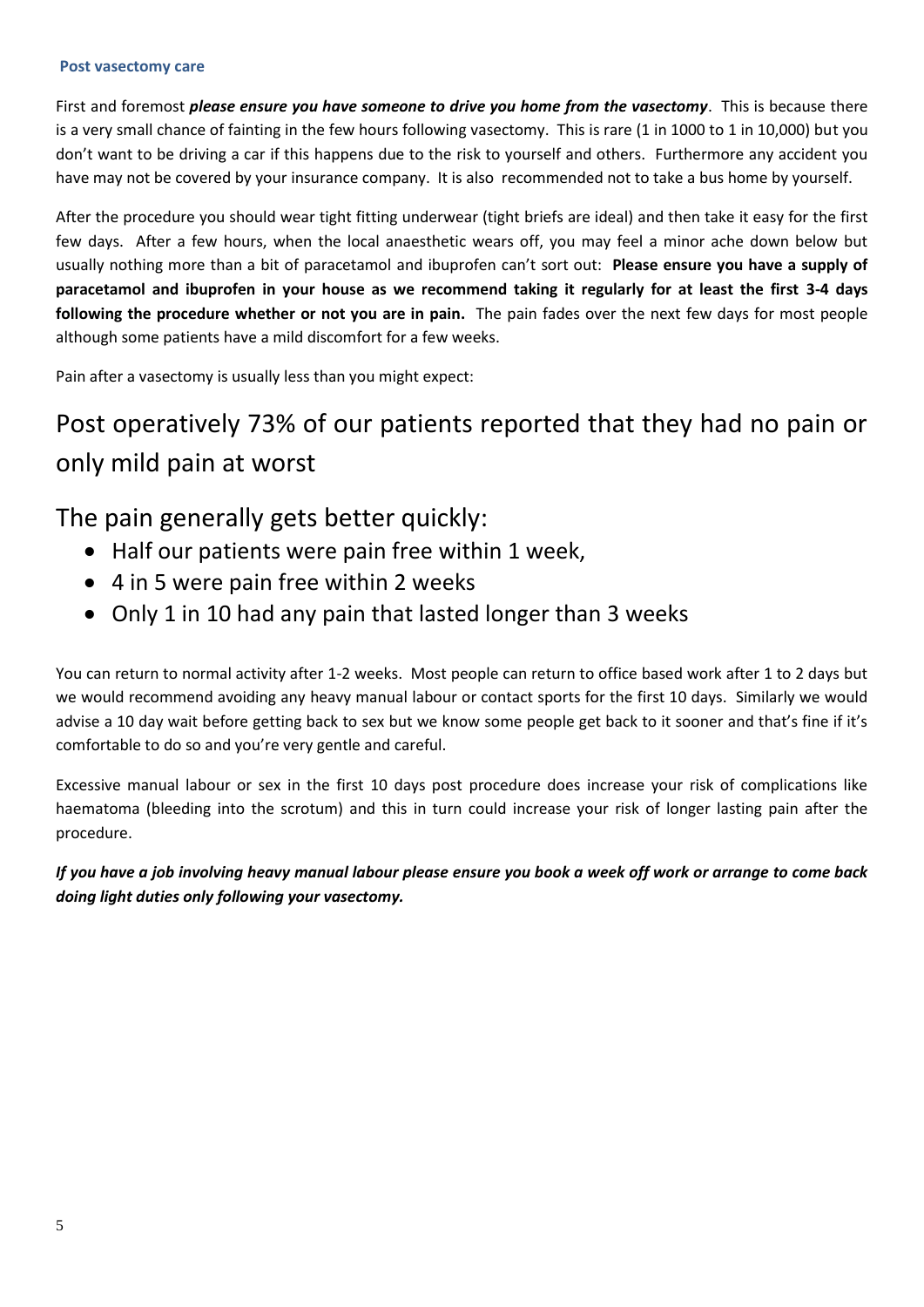*Intentionally left blank*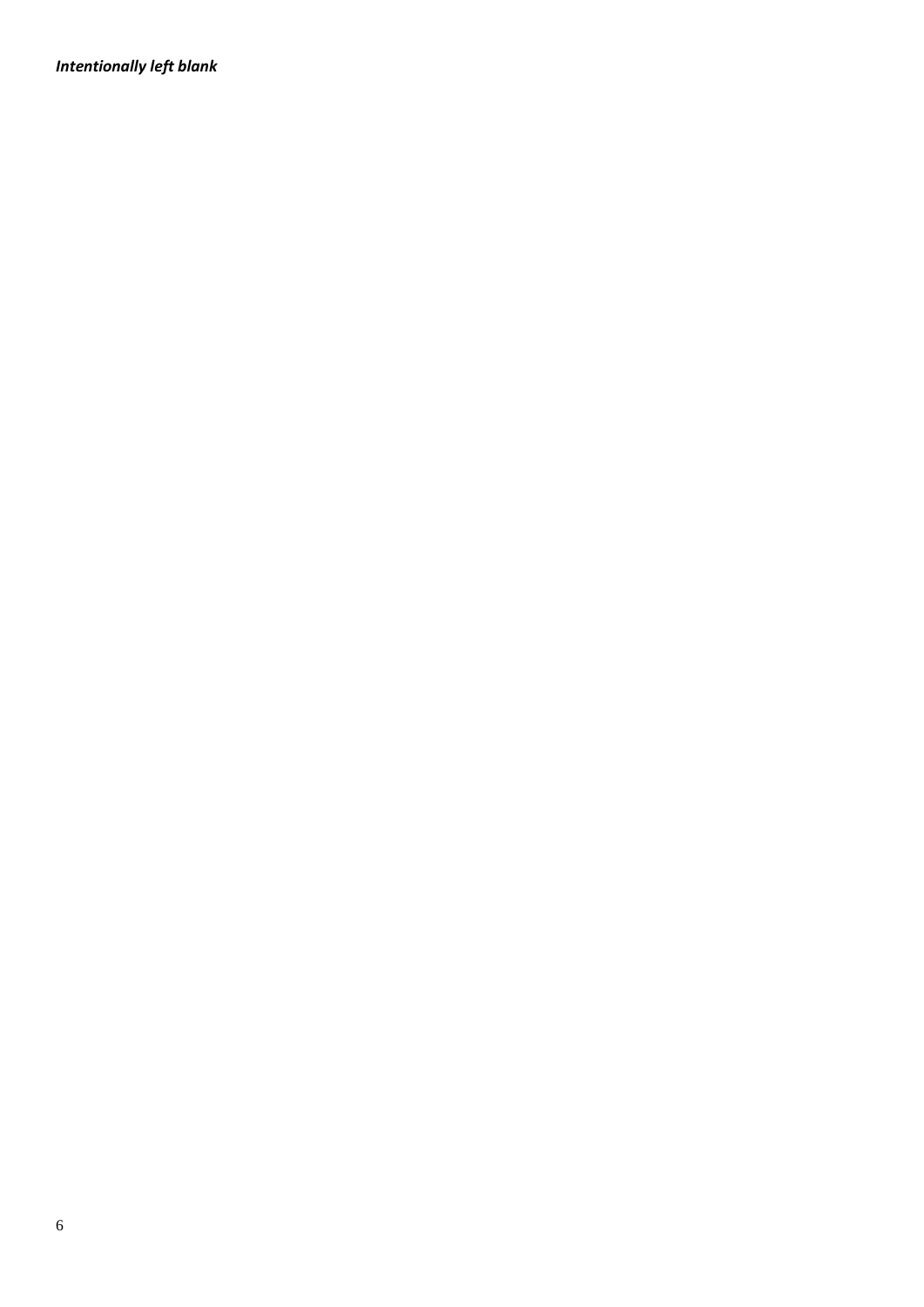**Patient Details: Anaesthetic used: Anaesthetic used: Anaesthetic used: Lignocaine Manaesthetic used: Anaesthetic used: Lignocaine Manaesthetic used: Anaesthetic used: Anaesthetic used: Lignocaine M** Lignocaine ……….. % ………. m/s batch no………….. Xylocaine + Adrenaline……..% ……….m/s batch no………….

The vast majority of men have no problems with their vasectomy and are very happy with the result but like all surgical procedures you need to be aware of a number of factors regarding the procedure and also the things that can go wrong. We need to tell you about all common complications (those that occur in more than 1% of cases) and anything serious no matter how rare.

If you have any questions about vasectomy or this consent form you can phone Sentinel on **01752 434102** to arrange a telephone appointment with your surgeon prior to your operation. You will also be given the opportunity to discuss all of this on the day of your surgery.

**If having read this form you are happy to proceed with your vasectomy, please sign this form and bring it with you on the day of your surgery.** 

#### **Please tick each box in the list below to indicate you have read and understood the corresponding point.**

#### **Regret**

- ❑ **Regret:** As discussed in the attached paperwork 6-7% of patients are thought to later regret having had a vasectomy and this rate of regret rises to 25% if there have been arguments with your partner prior to your vasectomy
- ❑ **Permanency:** You need to be aware that vasectomy should be considered to be a permanent procedure and realize that reversal procedures, whilst possible, are not available on the NHS and are frequently unsuccessful

#### **Success Rates**

- ❑ **Vasectomy is not immediately effective:** This is because semen remain in the system for up to 16 weeks following the procedure. We only know if the procedure has been successful after you have provided us with a sperm sample and we have given you the all clear. Please continue to use other forms of contraception until we have contacted you with the results of your sperm sample and given you the all clear.
- ❑ **Vasectomy is not effective in every case:** Early success rates are in the region of 99%, but a small percentage of men (about 1 in every 100 to 200) will remain fertile after the procedure because the body rejoins the tubes. Should this occur we can offer you a further vasectomy either through Sentinel or through our hospital colleagues.
- ❑ **Late failure:** We know that about 1 in 2000 men have a late failure: by this we mean that after having the all clear there is a 1 in 2000 life time risk of fathering another child. (NB: this still makes vasectomy by far the most effective form of contraception)

#### **Complications**

- ❑ **Post op pain /discomfort:** Although most patients experience very little discomfort some do have a more severe or longer lasting pain but in most cases the pain settles quickly. About 1 in 10 men still experience a degree of scrotal discomfort at 6 months but this is usually mild; only about 1 in 100 men have pain that is regarded as "quite severe" or "noticeably affecting their quality of life". Pain is thought to continue to improve with time.
- ❑ **Chronic Scrotal Pain:** A very small percentage of patients may develop a longer lasting testicular pain which can occasionally be severe. The data on how frequently this occurs is a bit uncertain. The British Association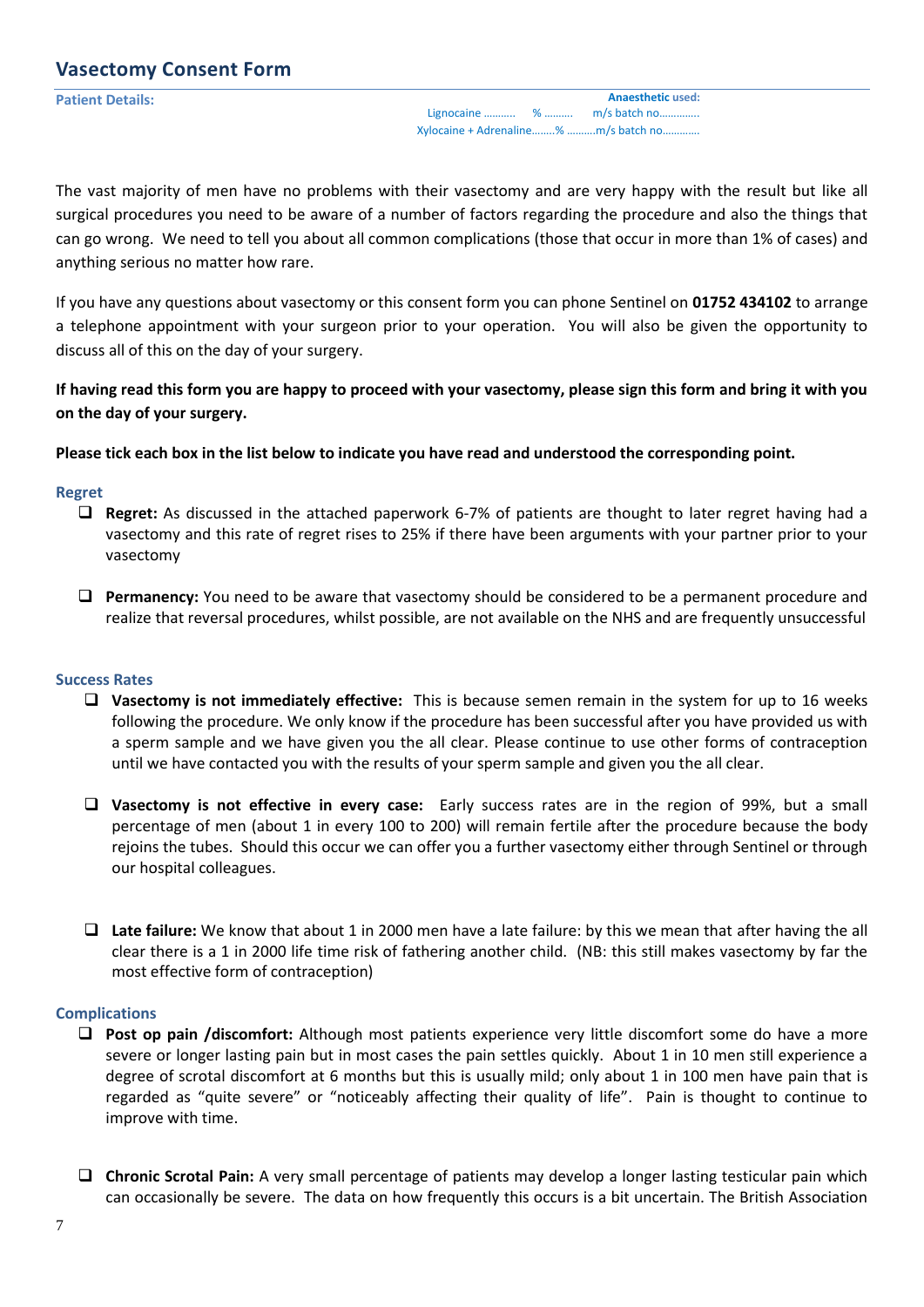of Urological Surgeons quotes a rate of chronic pain of 1 in 7 to 1 in 20 but this seems rather excessive to us! One of our surgeons has a case series of over 1000 patients of whom only one has reported chronic pain. Another excellent surgeon in the USA wrote to his patients sometime after their vasectomy and only 3 in 1000 reported a degree of chronic discomfort and none of those 3 regretted having had their vasectomy.

- ❑ **Sexual dysfunction:** Some patients do find that their sexual function and satisfaction can change after vasectomy but this is not thought to be a common problem but there have been no high quality studies on this subject. There is no physical reason for an otherwise uncomplicated vasectomy to affect sexual desire, function or erections and any changes in this area are probably psychologically mediated. We think that for the vast majority of men all aspects of sexual function are unchanged and for some probably improved as they are no longer worrying about the risk of pregnancy.
- ❑ **Bruising & Haematoma:** Minor bruising is not unusual but this is rarely serious. A small percentage of patients have a more significant bleed into the scrotum where the scrotum fills with blood. This is not common though and the risk of this is minimized by the use of tight fitting underwear and not overdoing things too soon after the operation.
- ❑ **Time off work:** Most people feel comfortable enough to return to work within a few days of their surgery. It is rare to need more than a week off work but this can occur (usually only if you get a complication like a haematoma or infection). This can be particularly important for people who are self employed. Reduce your risk of needing a prolonged period off work by wearing tight under wear and NOT returning to heavy manual labor or the gym for at least 10 days.
- ❑ **Infection:** About 2% of patients develop an infection. This is usually mild and can usually be treated with tablet antibiotics but can very occasionally be more serious.
- ❑ **Testicular damage +/- atrophy (testicular shrinking) +/- surgical removal:** This is a very rare complication so rare in fact that we are unable to give figures on just how rare. But it has been reported in the literature so it has to be included on the consent form.
- ❑ **Further surgery:** Should we be unable to complete your vasectomy due to technical difficulties or should you get a large haematoma or suffer from a major and rare complication you may need further surgery. But this is very rarely required.

#### **Other**

- ❑ **Driving:** Some people may feel faint during or after vasectomy and we do not recommend you drive home from the procedure and we encourage you to bring a partner or relative to drive you home.
- ❑ **Vasectomy is a non-essential medical procedure:** Vasectomy is a medical procedure designed to help us enjoy our sex lives without worry of further pregnancy. But it is associated with the risks outlined above. Not having a vasectomy and either not having sex or using alternative forms of contraception should be carefully considered when deciding whether to have a vasectomy. By signing on the following page you acknowledge:
	- o **Time to consider your options:** You should feel that you have had enough time to make an informed decision as to whether or not to proceed with vasectomy. If you have any concerns about proceeding or want more time to consider things we recommend not proceeding today and coming back another day.
	- o **You agree not to hold us responsible for any children you father prior to an "all clear result":** Please note it is essential to do a post op sperm test and get and all clear before relying on vasectomy for contraception.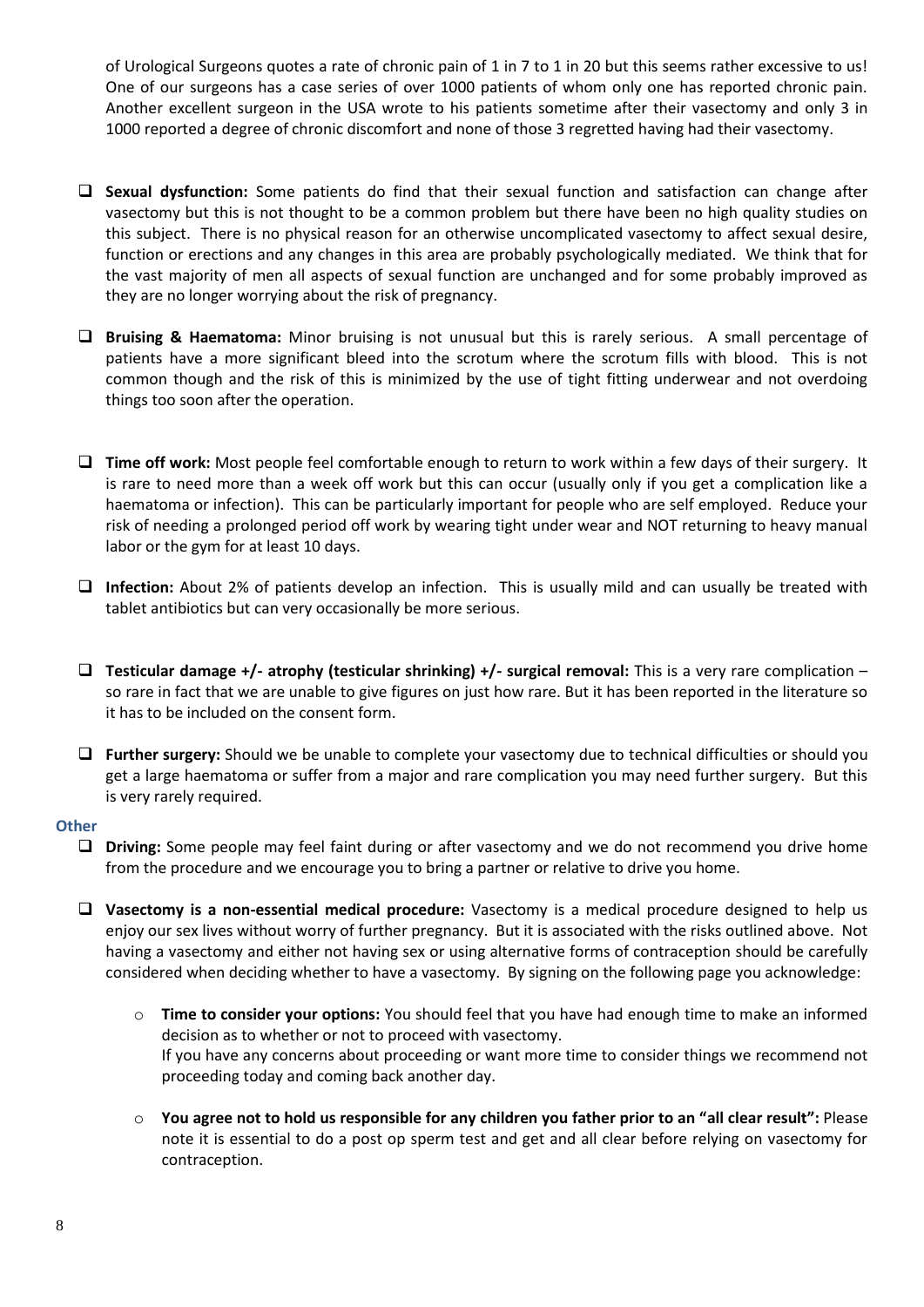#### **Patient Specific Concerns**

Do you have any questions about the procedure or the risks involved that are not covered in the information leaflet or this consent form? If so please write them in below:

## **Specific concerns and risks for you as an individual?**

This section if for completion by the clinician if they believe you are at any increased risk of a specific complication or if there are any unique factors you need to consider prior to proceeding with vasectomy:

**Confirmation you want to proceed the process of the process of the process of the process of the process of the process of the process of the process of the process of the process of the process of the process of the proc** By signing below you confirm that you have read the above information and on the basis of this information you are happy to proceed to vasectomy surgery:

Name ……………………………………………………………….

Signature …………………………………………………………... Date ………………………………

#### **Clinician confirmation**

By signing below your clinician confirms that they have discussed the above form with you and given you the opportunity to ask any questions you deem appropriate and your clinician is confirming that you are happy to proceed and that this is a suitable procedure for you

Name …………………………………………………………………..

Signature …………………………………………………………… Date ………………………………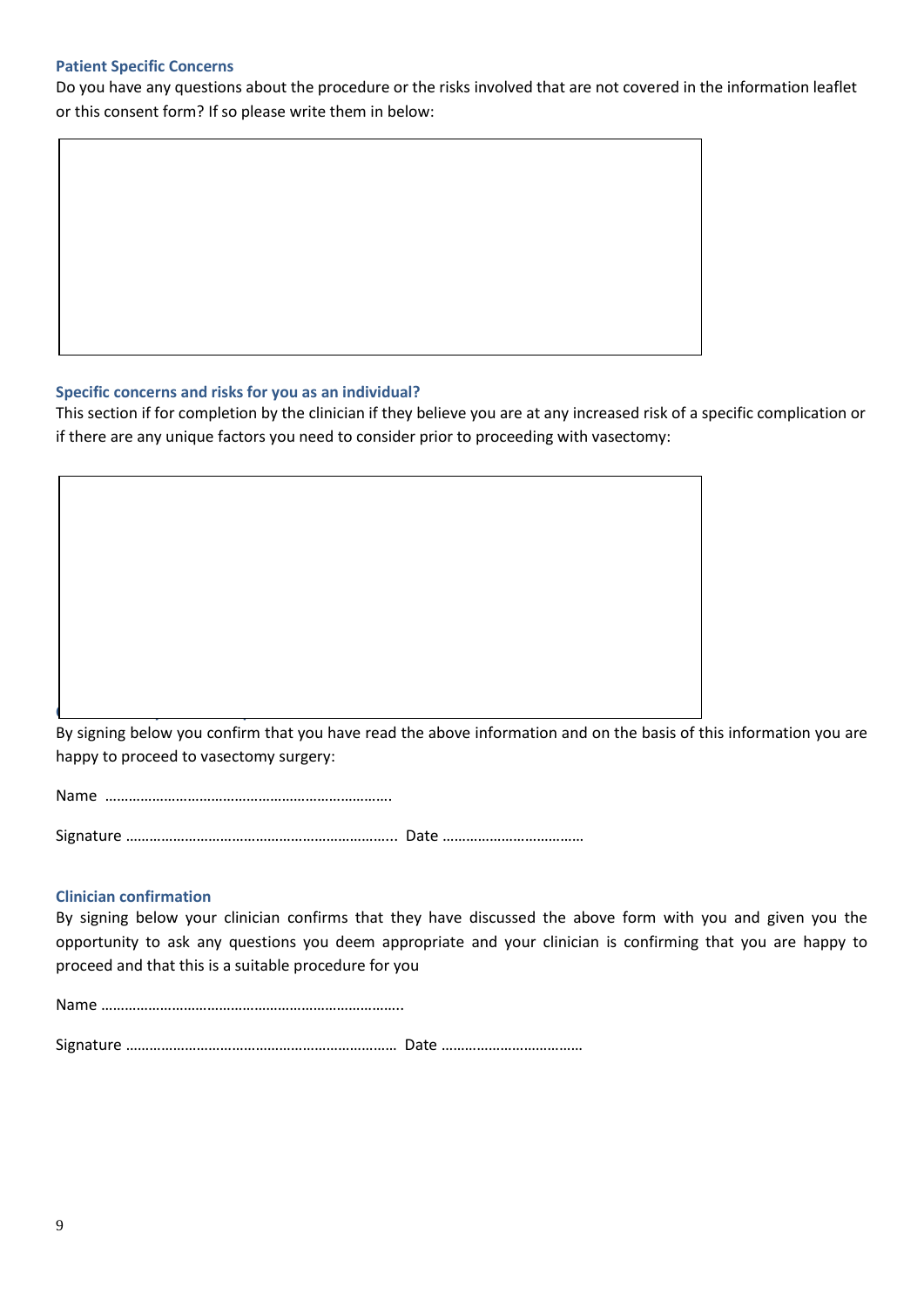*Intentionally left blank*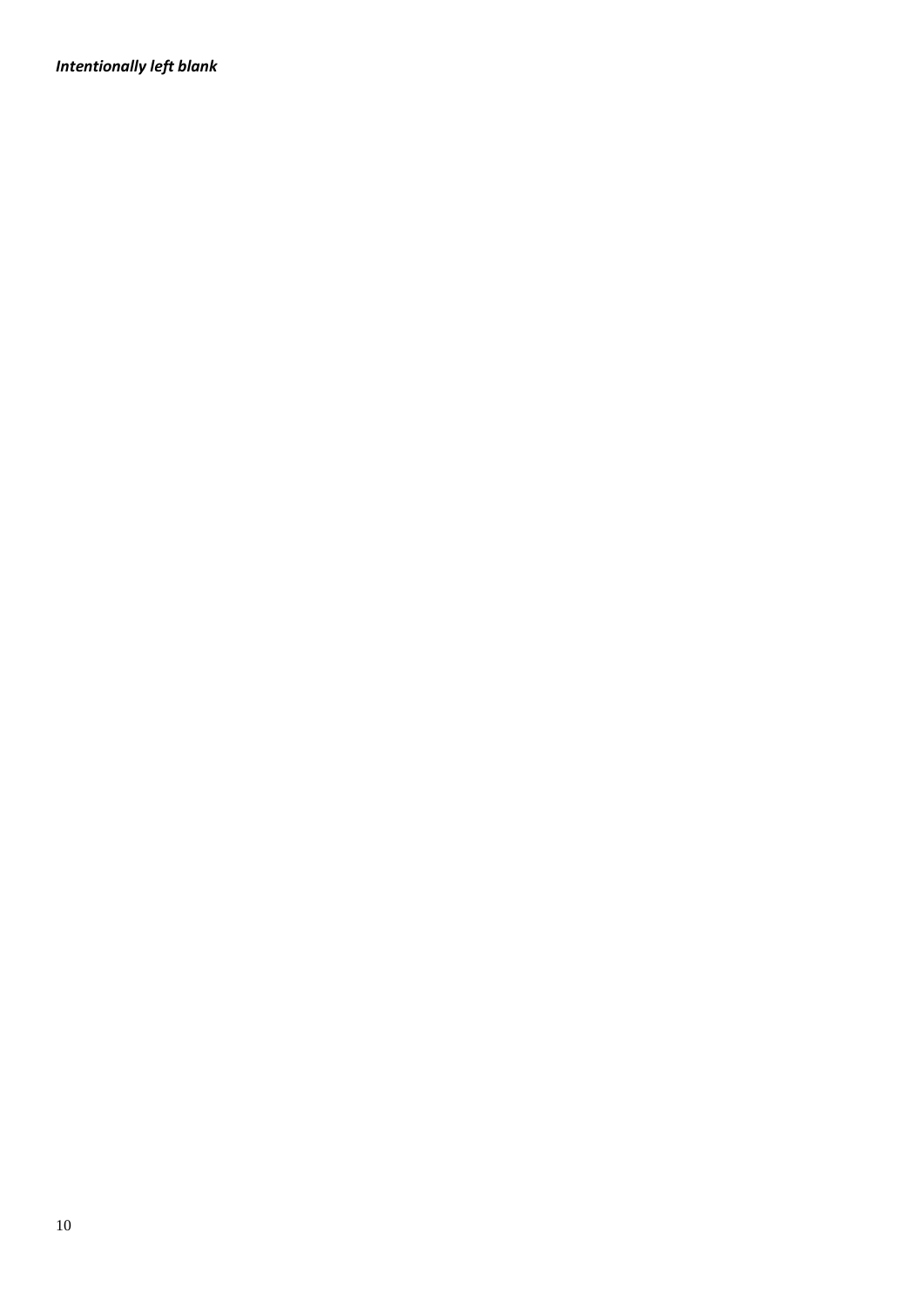## Post op advice

#### **Immediately following surgery**

The local anaesthetic wears off after an hour or two and you may start to notice a mild to moderate "ball ache". This is normal. To minimize the discomfort please take paracetamol and ibuprofen as soon as you get home and wear tight fitting briefs but loose fitting trousers.

#### **What to expect**

You have a small cut on your scrotum less than 5mm in length. This is so small it does not usually require stitches. When we do use stitches we use absorbable stitches and these fall out on their own in a few weeks time. Some surgeons like to leave the wound open to the air, some like to cover it with a dressing and some like to use glue. There is no definitive answer as to which method is best but your surgeon will talk you through their chosen method. If glue is used it will simply flake off in a few weeks time

The wound will ooze a small amount of thin yellow /pink fluid for the first 4 to 5 days and this is normal. The wound will get a red ring around it with up to a 5mm radius and this is the body's immune system helping to heal the wound. If you get redness spreading further than this or if you develop a fever or if the wound starts oozing pus (thick, yellow liquid) you should seek medical help within 4 hours – this may be your GP for advice during working hours or call 111 out of hours.

#### **Washing and cleaning**

You can shower the day after your operation. Please pay attention to patting the wound and scrotum dry rather than rubbing it vigorously. Please do not get in the bath or swim for the first 7 days and until the wound has stopped oozing fluid.

You do not need to do anything specific to the wound to keep it healthy – the body is excellent at healing itself!

#### **Getting back to work**

If you have an office based job you can usually return to work the next day or the day after. If you do a more manual job we would recommend 7-10 days off very physical labour but you can return to a more relaxed role after a few days.

#### **Sports and Gym work**

Avoid any vigorous physical activities that are going to rub or impact on the scrotum (eg: running and cycling) for the first 7-10 days.

#### **Sex**

Most surgeons advise 7-10 days off sex after this operation but we know that some patients get back to this before this time. This is not a major problem but we would advise caution – no swinging from the chandeliers please! You may notice some blood when you first orgasm.

#### **Clearing the sperm**

We do a single postal sperm test at 16 weeks after your operation – we need to wait at least 16 weeks for the body to have had the chance to rejoin the tubes (if it is going to rejoin your tubes this is likely to have occurred before 16 weeks). AND we require you to ejaculate at least 24 times between your vasectomy and your sperm test but the more the merrier! If you think "at least twice a week" you should be on track – just remember to wait 7-10 days before starting to clear those sperm.

Until you get the "all clear" result from us confirming that you are no longer producing any sperm *it is essential that you continue to use additional contraception*.